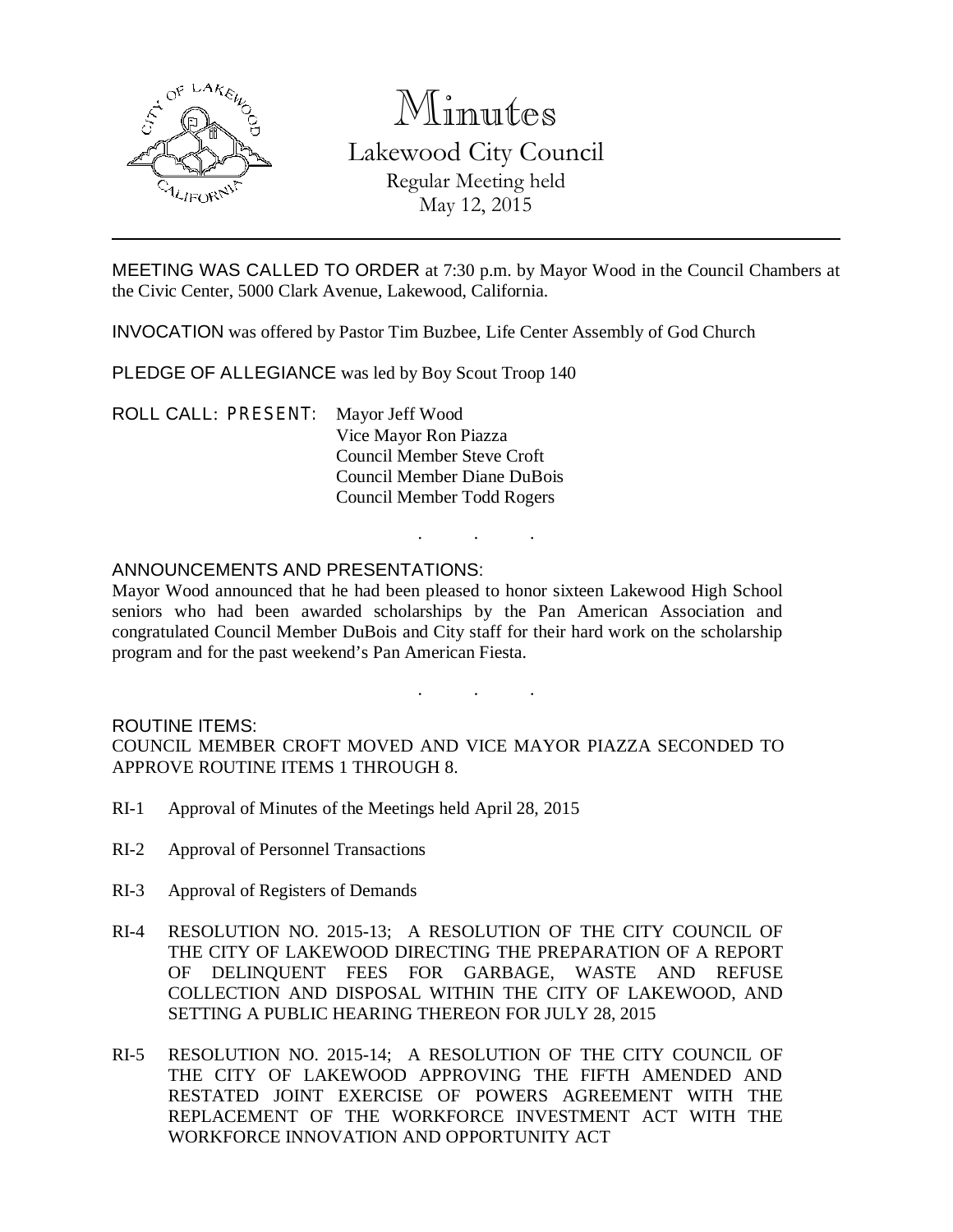#### ROUTINE ITEMS: - Continued

- RI-6 Authorization for Additional Watermain Replacement for Public Works Project No. 2014-3, T.A. Rivard, Inc.
- RI-7 Approval of Recommendation of Community Promotions Committee Regarding Memorial Day Ceremony

RI-8 Approval of Median Irrigation Conversion Team UPON ROLL CALL VOTE, THE MOTION WAS APPROVED:

AYES: COUNCIL MEMBERS: DuBois, Rogers, Piazza, Croft and Wood NAYS: COUNCIL MEMBERS: None

# 1.1 • CONSIDERATION OF PERMIT APPLICATIONS FOR THE SALE OF **FIREWORKS**

. . .

Administrative Services Director Diane Perkin gave a report based on the memo in the agenda and stated 26 organizations had completed the application process for a permit to sell fireworks. She stated that the applications had been reviewed by the Public Safety Committee, and it was now recommended that the City Council approve the issuance of permits for temporary fireworks stands to the 26 organizations listed in the report.

Mayor Wood opened the public hearing at 7:35 p.m. and called for anyone in the audience wishing to address the City Council on this matter. There was no response.

COUNCIL MEMBER ROGERS MOVED AND COUNCIL MEMBER DUBOIS SECONDED TO APPROVE THE 26 APPLICATIONS FOR FIREWORKS STAND PERMITS. UPON ROLL CALL VOTE, THE MOTION WAS APPROVED:

AYES: COUNCIL MEMBERS: DuBois, Rogers, Piazza, Croft and Wood NAYS: COUNCIL MEMBERS: None

2.1 • GENERAL PLAN AMENDMENT NO. 2015-1, ZONE CHANGE CASE NO. 114 AND TENTATIVE PARCEL MAP NO. 72930, FOR PROPERTY LOCATED AT 11609 216TH STREET, AND RELATED MITIGATED NEGATIVE DECLARATION *[Continued from April 28, 2015]*

. . .

Sonia Southwell, Director of Community Development, displayed slides and made a presentation based on the report in the agenda. She reported that a public hearing had been held at the Council's last meeting regarding the proposed development of three dwelling units to be located at 11609 216th Street. Some of the areas of concern included attenuation measures to protect from the I-605 freeway noise; a description of the height of the CalTrans sound wall and its effect on noise dampening; buffering of the adjacent residences from the development with a block wall and landscaping; open space requirements; a history of the zoning changes and property ownership; responsibility and organization of a homeowner's association; and testimony from the neighbors.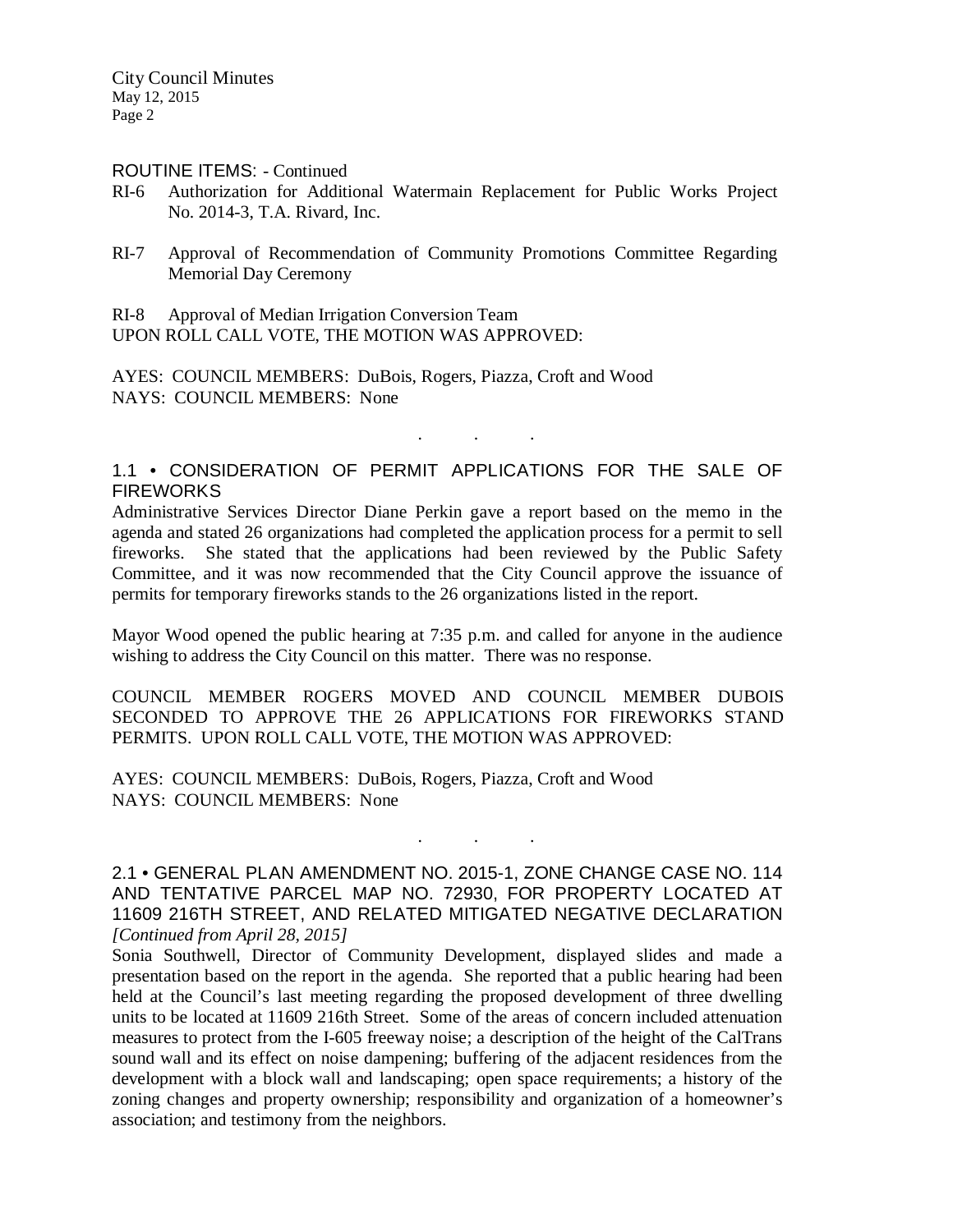2.1 • GENERAL PLAN AMENDMENT NO. 2015-1, ZONE CHANGE CASE NO. 114 AND TENTATIVE PARCEL MAP NO. 72930, FOR PROPERTY LOCATED AT 11609 216TH STREET, AND RELATED MITIGATED NEGATIVE DECLARATION *[Continued from April 28, 2015]*

It was the recommendation of the Planning and Environment Commission that the City Council adopt the proposed resolutions to amend the General Plan and approve Tentative Parcel Map No. 72930; introduce the proposed ordinance to approve Zone Change No. 114; and approve the Mitigated Negative Declaration for the project.

Council Member Rogers expressed his appreciation to the developer and to staff for providing a thorough report and addressing the concerns raised at the public hearing.

City Attorney Steve Skolnik advised that adoption of the resolutions, waiving further reading and introduction of the ordinance and approval of the negative declaration could be enacted in one motion.

RESOLUTION NO. 2015-10; A RESOLUTION OF THE CITY COUNCIL OF THE CITY OF LAKEWOOD AMENDING THE LAND USE ELEMENT OF THE GENERAL PLAN TO CHANGE THE LAND USE DESIGNATION OF A CERTAIN PARCEL LOCATED AT 11609 216TH STREET FROM OPEN SPACE TO MEDIUM/HIGH DENSITY RESIDENTIAL, DESIGNATED AS GENERAL PLAN AMENDMENT NO. 2015-1

RESOLUTION NO. 2015-11; A RESOLUTION OF THE CITY COUNCIL OF THE CITY OF LAKEWOOD APPROVING TENTATIVE PARCEL MAP NO. 72930, A SUBDIVISION FOR A THREE UNIT RESIDENTIAL PROJECT ON ONE PARCEL LOCATED AT 11609 216TH STREET, LAKEWOOD, CALIFORNIA

ORDINANCE NO. 2015-3; AN ORDINANCE OF THE CITY COUNCIL OF THE CITY OF LAKEWOOD AMENDING THE ZONING MAP OF THE CITY OF LAKEWOOD BY CHANGING THE ZONING FROM O-S (OPEN SPACE) TO M-F-R (MULTIPLE-FAMILY RESIDENTIAL) ON THAT PROPERTY LOCATED AT 11609 216TH STREET, DESIGNATED AS ZONE CHANGE CASE NO. 114 was read by title by the City Clerk.

COUNCIL MEMBER ROGERS MOVED AND COUNCIL MEMBER DUBOIS SECONDED TO ADOPT RESOLUTION NO. 2015-10 APPROVING GENERAL PLAN AMENDMENT NO. 2015-1 AND RESOLUTION NO. 2015-11 APPROVING TENTATIVE PARCEL MAP NO. 72930; WAIVE FURTHER READING AND INTRODUCE ORDINANCE NO. 2015-3 CHANGING THE ZONING CLASSIFICATION FROM O-S TO M-F-R; AND APPROVE THE MITIGATED NEGATIVE DECLARATION. UPON ROLL CALL VOTE, THE MOTION WAS APPROVED:

. . .

AYES: COUNCIL MEMBERS: DuBois, Rogers, Piazza, Croft and Wood NAYS: COUNCIL MEMBERS: None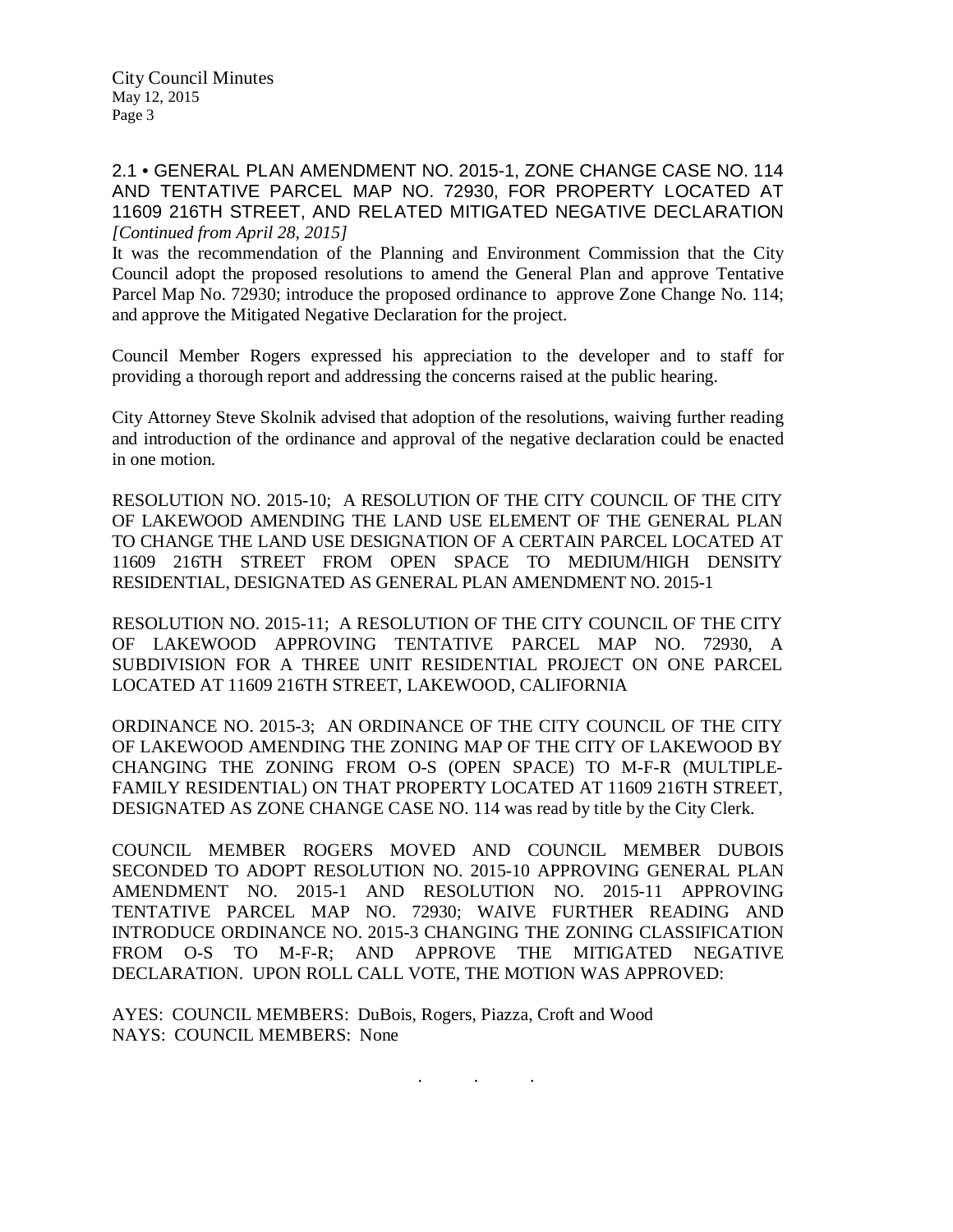## 2.2 • WATER CONSERVATION STATE BOARD MARCH 17, 2015 EMERGENCY REGULATIONS

James Glancy, Director of Water Resources, displayed slides and made a presentation based on the report in the agenda. He stated that due to the on-going drought conditions, the State Water Resources Control Board (State Board) had extended emergency water conservation regulations. The Office of Administrative Law (OAL) had approved the Urban Water Conservation Emergency Regulations issued by the State Board in March. In April, Governor Brown directed the State Board to impose restrictions to achieve a statewide 25 percent reduction in potable urban water usage through February 2016, as compared to the amount used in 2013. New Emergency Regulations to prevent waste and unreasonable use of water were pending ratification by the OAL. He reported that the final regulation had been anticipated the second or third week of May and extending Phase 2 of the City's Water Conservation Ordinance while waiting for final State Board orders would be prudent at this time.

Council Member Croft thanked staff for keeping the Council informed on the rapidly evolving situation regarding the State-imposed restrictions and the implementation of the new regulations. He concluded by stating it was recommended by the Water Resources Committee that the City Council adopt the proposed resolution extending implementation of Phase 2 of the Water Conservation Ordinance.

Donald Venitsky, Lakewood, addressed the City Council regarding his attendance and testimony at an upcoming State Water Resources Control Board meeting.

RESOLUTION NO. 2015-15; A RESOLUTION OF THE CITY COUNCIL OF THE CITY OF LAKEWOOD EXTENDING WATER CONSERVATION MEASURES BY REASON OF REGULATIONS IMPOSED BY THE STATE OF CALIFORNIA

COUNCIL MEMBER CROFT MOVED AND COUNCIL MEMBER DUBOIS SECONDED TO ADOPT RESOLUTION NO. 2015-15 EXTENDING THE IMPLEMENTATION OF PHASE 2 OF THE WATER CONSERVATION ORDINANCE. UPON ROLL CALL VOTE, THE MOTION WAS APPROVED:

. . .

. . .

AYES: COUNCIL MEMBERS: DuBois, Rogers, Piazza, Croft and Wood NAYS: COUNCIL MEMBERS: None

SUCCESSOR AGENCY ACTIONS

1. Approval of Register of Demands COUNCIL MEMBER CROFT MOVED AND VICE MAYOR PIAZZA SECONDED TO APPROVE THE REGISTER OF DEMANDS. UPON ROLL CALL VOTE, THE MOTION WAS APPROVED:

AYES: COUNCIL MEMBERS: DuBois, Rogers, Piazza, Croft and Wood NAYS: COUNCIL MEMBERS: None